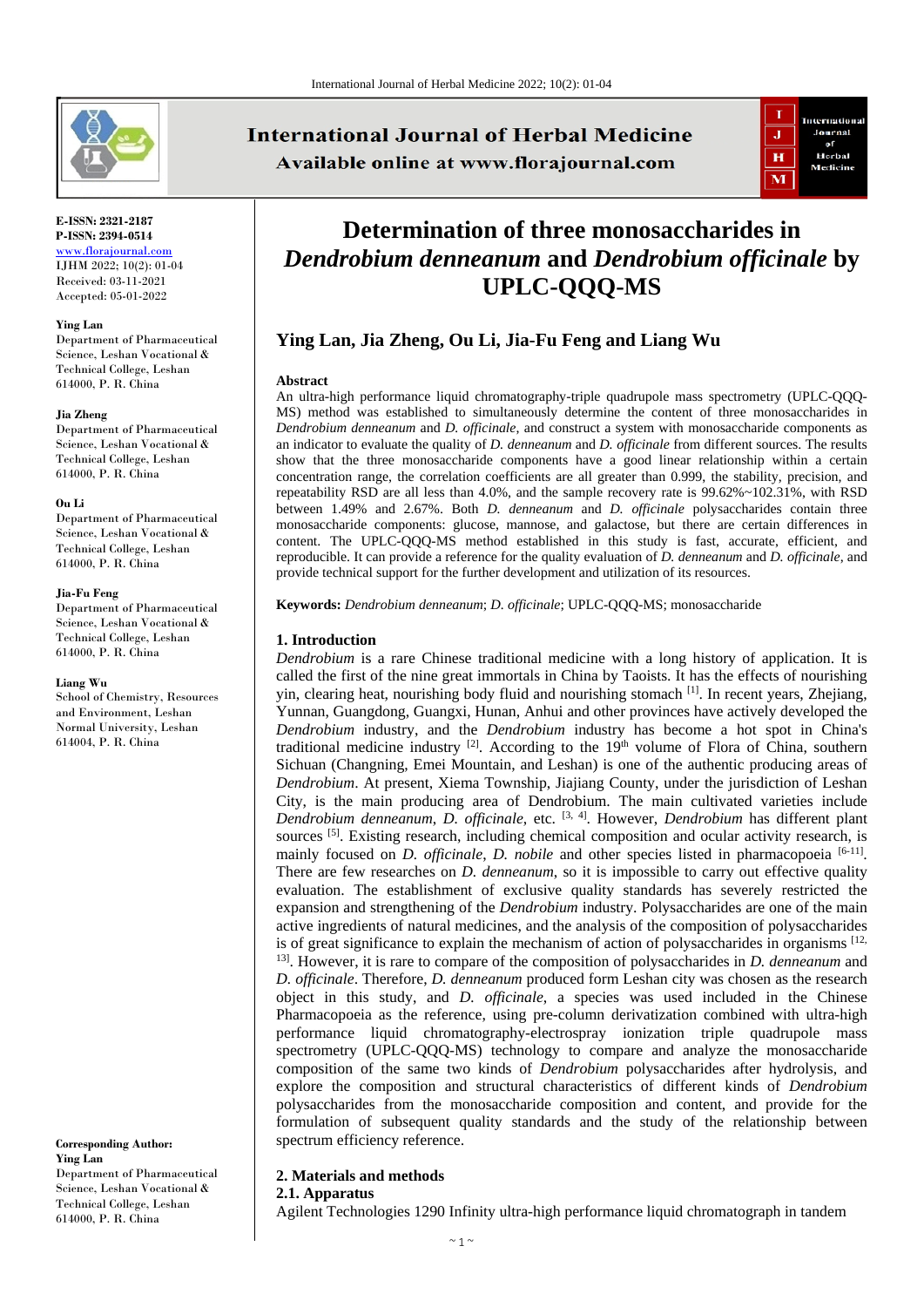with Agilent 6460 triple quadruple mass spectrometer (Agilent, USA); 1/100,000 electronic balance (Sartorius, USA); Eppendorf 5810R high-speed centrifuge (Eppendorf, Germany).

## **2.2. Materials and reagents**

A total of 6 batches of *D. denneanum* and *D. officinale* samples were collected on-site in their main production areas. It was identified as the dried stems of *D. denneanum* Kerr and *D. officinale* Kimura *et al*. Migo.

D-mannose, D-glucose, D-galactose, formic acid, 1-phenyl-3 methyl-5-pyrazolone (PMP) were purchased from Simga, USA; acetonitrile of chromatographic grade and ethanol of reagent grade were purchased from Merck, Germany; ultrapure water was prepared with Milli-Q<sup>™</sup> purification system from Millipore, USA.

**2.3. Chromatography and mass spectrometry conditions**

Column Waters BEH C18 (1.7 $\mu$ m, 2.1 × 100 mm) and guard column Van Guard<sup>™</sup> (BEH, C18, 1.7 $\mu$ m, 2.1 × 5 mm); mobile phase: water (containing 0.01% formic acid) (A) acetonitrile (B), gradient elution (0~2 min, 5% B; 2~25 min, 5%~25% B); column temperature 30<sup>0</sup>, flow rate 0.2 mL·min-1, injection volume 1μL.

Multiple reaction monitoring (MRM) detection was adopted for quantitative analysis in ionization mode ESI<sup>+</sup>; ionization temperature (TEMP) was 550<sup>0</sup>; GaTP1 was 379.2kPa (55 psi), Gas2 was 379.2kPa (55 psi); curtain gas was s 241.3kPa (35 psi). The detection ion pair, Declustering voltage (DP) and collision voltage (CE) were optimized at the same time. The optimized mass spectrometry detection condition parameters of the three target components were shown in Table 1

**Table 1:** The parameters of optimized mass spectrometry conditions in the determination of three components

|                   |      | (Components tR/min Molecular weight Precursor ions ) | <b>MRM</b> Parameters |                 |    |                                                 |  |
|-------------------|------|------------------------------------------------------|-----------------------|-----------------|----|-------------------------------------------------|--|
|                   |      |                                                      |                       | Product<br>ions |    | Impact voltage $(V)$ Declustering voltage $(V)$ |  |
| D-Mannose         | 6.85 | 180.16                                               | 511.22                | 175.10/217.10   | 30 | 175                                             |  |
| D-Glucose         | 9.96 | 180.16                                               | 511.22                | 175.10/217.10   | 35 | 170                                             |  |
| D-Galactose 11.34 |      | 180.16                                               | 511.22                | 175.10/217.10   | 25 | 170                                             |  |

#### **2.4. Preparation of the reference solution**

The three monosaccharide reference substances of Dgalactose, D-mannose, and D-glucose (1.0 mg each) were accurately weighed and placed in 1 mL volumetric flasks. The volume was made up with ultrapure water to prepare  $1.0 \text{ g} \cdot L^{-1}$ reference substance stock solution. Each stock solution (0.1 mL) was accurately pipetted, and distilled with ultrapure water (1.0 mL) to prepare monosaccharide mixed standard solution with a final concentration of  $100 \text{ mg} \cdot L^{-1}$  for later use.

#### **2.5. Preparation of test solution**

#### **2.5.1. Extraction and hydrolysis of Dendrobium polysaccharide**

About 0.1 g of *D. denneanum* and *D. officinale* sample powder (passed through the No. 3 sieve) was accurately weighed, placed in a Soxhlet extractor, added with 80% ethanol (50 mL), heated and refluxed for extraction for 4 hours, and the ethanol solution was discarded. The ethanol of the dregs was evaporated to dryness, the filter paper cylinder was disassembled and placed in a beaker, added with 100 mL water, decocted for 1 hour, stirred constantly, let it cool, added with water to make up to about 100 mL, mixed well, centrifuged, and set aside for later use.

The above polysaccharide solution (1 mL) was aspirated, placed in a 10 mL ampoule, and added with 3.0 mol·L-1 hydrochloric acid solution (0.5 mL), sealed, mixed, and hydrolyzed at  $110^0$  for 1 h. After allowing to cool, the solution was adjusted to a neutral pH value by 3.0 mol·L-1 sodium hydroxide solution, and the volume was fixed for use.

#### **2.5.2. PMP derivatization of reference substance and Dendrobium sample**

The three monosaccharide mixed standard solutions were serially diluted to a mass concentration of  $0.01~1000~\mu g \cdot L^{-1}$ . The mixed standard solution (400μL), PMP solution (400μL) and 0.3mol/L sodium hydroxide solution (400μL) were shaken and mixed thoroughly, and then placed in an oven at 70 °C for 100 min. After the reaction, 0.3mol/L hydrochloric acid (500μL) was added to the above solution. After mixing, the solution was added with 2 mL chloroform solution. After shaking and mixing thoroughly, the solution was stood for 5- 10 minutes. After the upper liquid was repeatedly washed with chloroform for 2~3 times, it was passed through a 0.22μm microporous membrane for later use.

The *D. denneanum* and *D. officinale* polysaccharide hydrolysate (400μL)under the item 2.5.1 was precisely pipetted, and derivatized in the same manner as above, the derivatized *Dendrobium* sample test solution was obtained.

#### **3. Results**

#### **3.1. Linear relationship and sensitivity test**

Each 1μL reference solution was used for sample determination under the conditions of chromatography-mass spectrometry, and the peak area of the reference substance and the mass concentration of the reference substance were used to draw a calibration curve to determine the regression equation, correlation coefficient and linear range. The signalto-noise ratio (S/N) 3 was set as the detection limit (LOD  $=$ 3), the signal-to-noise ratio (S/N) 10 was set as the quantification limit ( $LOQ = 10$ ). The results were shown in Table 2. The regression line correlation coefficients (R2) of the three monosaccharides all were more than 0.999, showing a good linear relationship.

**Table 2:** Linear range, regression equation and correlation coefficient of three monosaccharides

|                        | <b>Regression equations</b> | $\mathbb{R}^2$ | <b>LOD</b>   | <b>LOO</b>   |
|------------------------|-----------------------------|----------------|--------------|--------------|
| <b>Monosaccharides</b> |                             |                | $(\mu g/mL)$ | $(\mu g/mL)$ |
| D-Mannose              | $v=1.2\times10^5+17.5$      | 0.9998         | 0.21         | 0.61         |
| D-Glucose              | $v=1.7\times10^5+20.4$      | 0.9999         | 0.35         | 0.97         |
| D-Galactose            | $y=1.3\times10^5+30.3$      | 0.9998         | 0.18         | 0.49         |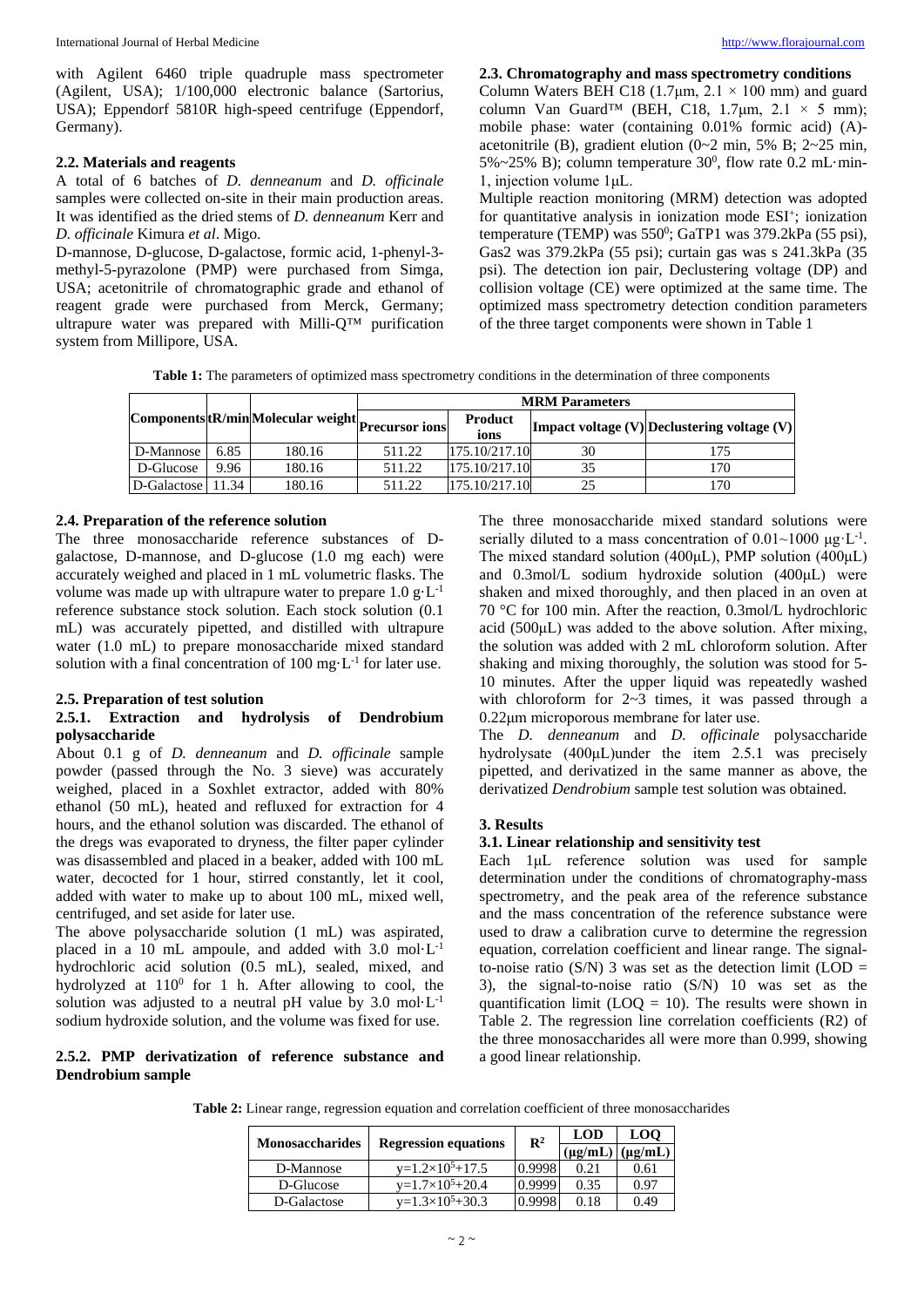#### **3.2. Precision test**

The derivatization solution (1μL) of the mixed reference substance of a certain concentration was precisely pipetted, and injected 6 times under the chromatographic-mass spectrometry conditions of "1.3". By measuring the peak area of each reference substance, the RSD of the peak area of the three reference substances was calculated. The range was 1.66%~1.89%, indicating that the instrument has good precision.

#### **3.3. Repeatability test**

Six samples of TP1, each 0.1 g, were accurately weighed. The test solutions of 6 *Dendrobium* samples were prepared in parallel as described in "1.5", and then determined according to the conditions of chromatogram-mass spectrometry under "1.3". The RSD of the content of the three target components was calculated, which was 2.58%~3.67%, indicating the method has good repeatability.

#### **3.4. Stability test**

The test solution of the TP1 sample was determined at 0h, 2h, 4h, 8h, 12h, and 24h under the conditions of chromatographymass spectrometry of item "1.3". The RSD of the peak areas of the three target components was calculated, and the range was 2.17%~2.82%, indicating that the test solution was stable within 24 hours.

#### **3.5. Recovery test**

Six aliquots of TP1 samples are accurately weighed, each 1.0 g, and a reference substance equivalent to the content of each component in the 1.0 g sample was added. The test solution was prepared according to the method under "1.5" and injected for determination. The recovery was calculated, and the average recovery rate of the four components was 99.62%~102.31% with RSD less than 2.67%, indicating that the recovery rate of the method was good.

| <b>Table 3:</b> Results of the method validation |  |  |  |
|--------------------------------------------------|--|--|--|
|--------------------------------------------------|--|--|--|

|                 |                 |      | <b>PrecisionStabilityRepeatabilityRecovery</b> $(n=3)$ |         |                              |
|-----------------|-----------------|------|--------------------------------------------------------|---------|------------------------------|
| Monosaccharides | RSD $(\%)(n=6)$ |      |                                                        | Average | <b>RSD</b><br>$\binom{0}{0}$ |
| D-Mannose       | 1.66            | 2.82 | 3.26                                                   | 99.62   | 2.67                         |
| D-Glucose       | 1.89            | 2.17 | 2.58                                                   | 102.31  | 1.82                         |
| D-Galactose     | 1.76            | 2.78 | 3.67                                                   | 100.36  | 1.49                         |

#### **3.6. Sample determination**

The composition and content of the three monosaccharides in 6 batches of samples were determined by using the UPLC-QQQ-MS method. The results were shown in the Figure 1 and Table 4.



**Fig 1:** MRM chromatogram of the three monosaccharides in the test solutions

The results showed that both *D. denneanum* and *D. officinale* contained mannose, glucose and galactose. At the same time, among the monosaccharide components of *D. denneanum*and

*D. officinale* polysaccharides, mannose has the highest content, with an average content of 267.8 mg/g, followed by glucose (175.3 mg/g) and galactose (31.9 mg/g).

| <b>Table 4:</b> The content of three monosaccharides in <i>D. denneanum</i> and <i>D. officinale</i> |
|------------------------------------------------------------------------------------------------------|
|------------------------------------------------------------------------------------------------------|

|                | No.             | <b>Collection location</b>              | Contents $(mg/g)$ |                 |                |  |
|----------------|-----------------|-----------------------------------------|-------------------|-----------------|----------------|--|
| <b>Species</b> |                 | and time                                | D-mannose         | D-glucose       | D-galactose    |  |
| D. officinale  | TP <sub>1</sub> | Shitai County, Anhui Province, 2019     | $275.2 \pm 6.9$   | $145.2 \pm 3.7$ | $23.2 \pm 0.6$ |  |
|                | TP <sub>2</sub> | Qimen County, Anhui Province, 2019      | $338.6 \pm 8.6$   | $174.7 + 4.4$   | $16.3 \pm 0.4$ |  |
|                | TP3             | Huoshan County, Anhui Province, 2018    | $362.7 + 9.1$     | $197.6 + 4.8$   | $32.7 \pm 0.8$ |  |
| D. denneanum   | DO <sub>1</sub> | Jiajiang County, Sichuan Province, 2018 | $214.3 \pm 5.3$   | $163.2 + 4.1$   | $36.4 + 0.9$   |  |
|                | DO <sub>2</sub> | Jiajiang County, Sichuan Province, 2017 | $193.5 \pm 4.6$   | $164.9 \pm 4.2$ | $35.2 \pm 0.9$ |  |
|                | DQ3             | Jiajiang County, Sichuan Province, 2017 | $222.4 + 5.6$     | $206.2 + 5.1$   | $47.6 \pm 1.2$ |  |

#### **4. Discussion**

The pretreatment method of the test sample was referred to the item of *D. officinale* in the Chinese Pharmacopoeia, but the chromatographic conditions are slightly improved. The peaks of each monosaccharide derivative were well separated, which did not affect the determination of monosaccharides. The *Dendrobium* polysaccharides were Derivatization with PMP by pre-column, and then determined by UPLC-QQQ-MS. It had the advantages of simplicity, rapidity, sensitivity,

accuracy, and good reproducibility, which provides a new reference for the qualitative identification of *D. officinale* and *D. denneanum* from different species and the quality evaluation of the corresponding medicinal materials.

The test results showed that, taking monosaccharides as the evaluation index, the content of mannose in *D. officinale* was higher, the content of galactose in *D. denneanum* was higher, and the content of glucose in the two *Dendrobium* species was basically the same. Although the content is different, the